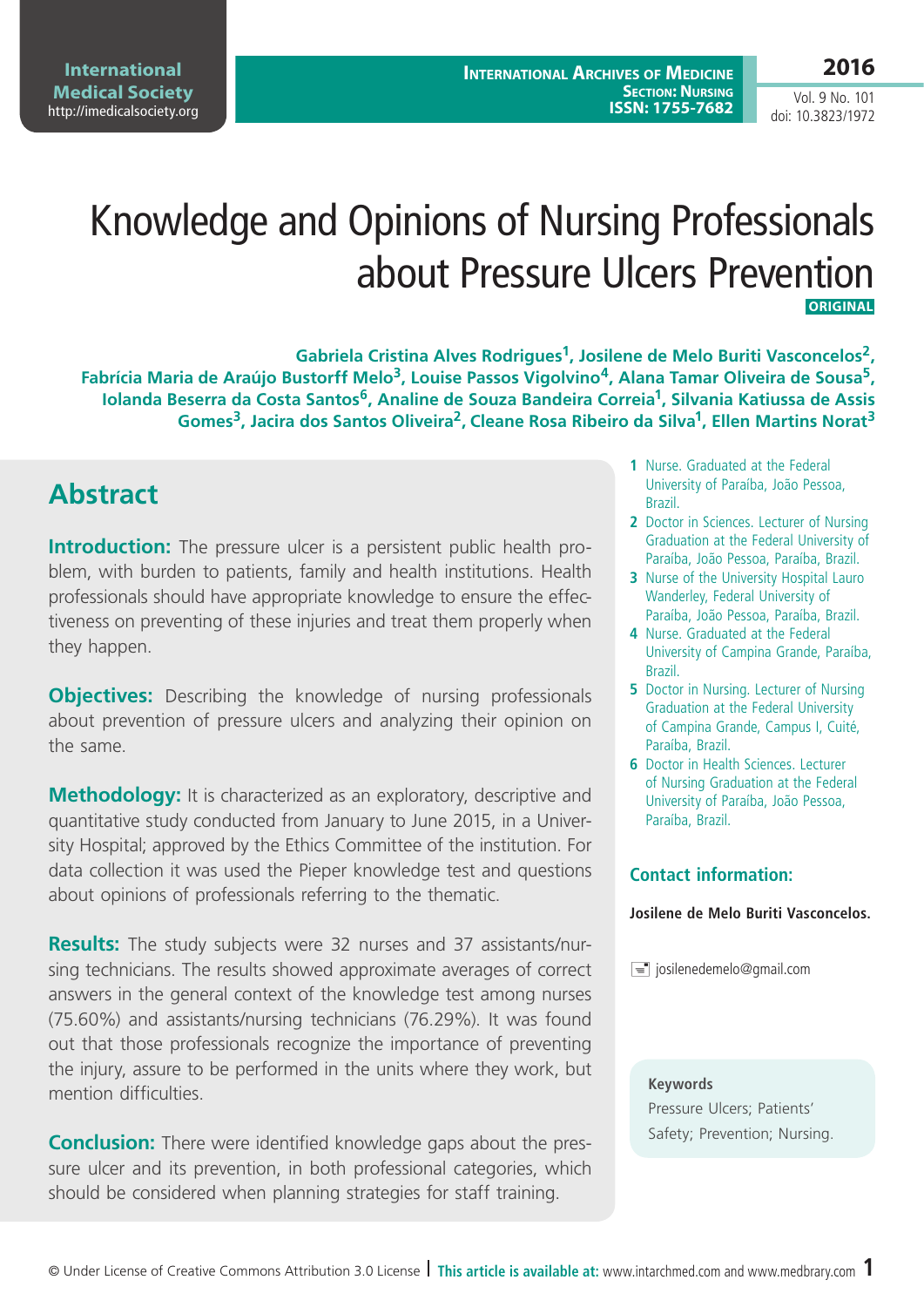Vol. 9 No. 101 doi: 10.3823/1972

## **Introduction**

The pressure ulcer (UPP) is a serious public health problem that persists over the years, to the detriment of scientific and technological advances in healthcare. Through great burden to the patient, to the health system itself and still, to the difficult treatment of this type of injury, the UPP has been gaining ground in studies, especially those carried out by nursing professionals, as these are still the ones most involved in the development and implementation of preventive strategies, and in most cases, of treatment.

The UPP are defined as lesions located on the skin and/or tissue or underlying structure, generally over a bony prominence, resulting in isolation pressure, or of pressure combined with strain forces, and those forces are also associated with other factors still not clarified fully [1].

The International Classification of UPP [1] comprises: Category/Level I, characterized by intact skin with non-bleachable redness, in an area usually located over a bony prominence, which can be shown painful, firm or soft, warmer or colder, compared to the adjacent fabric; Category/Level II, which present partial loss of the skin; they are superficial (thin), with bright pink red layer, dry, without devitalized tissue or ecchymosis, or still are presented as closed or open phlyctena, filled with serous fluid; Category/Level III; they are characterized by subcutaneous fat exposure being not visible the bone, tendon or muscle, it may present some devitalized tissue that does not hide the depth of damaged tissues; and Category/Level IV, in which there is total loss of tissues with exposed bone, tendon or muscles; it may present devitalized tissue (necrosis liquefaction or coagulation), they are often cavities and fistulous. The guide also highlighted Ulcers with Unknown Classification (unrated), which are presented dark by the fibrin (yellow, beige, gray, green or brown) and/or necrosis (beige, brown or black) in its layer, which prevents determining its depth and category/level; and those with Suspected Deep Tissue Injury, characterized as purple or brown area located on intact skin or phlyctena filled with blood due to damage on the underlying soft tissue caused by pressure and / or strain [1]. Risk factors for developing UPP are divided into two classes: intrinsic and extrinsic factors. Intrinsic are related to the individual physical characteristics of each one, such as: advanced age, malnutrition, tissue perfusion, the use of some medications and changes in the cardiovascular system. The extrinsic ones are related to the mechanisms of injury, such as strain forces, pressure and friction [2]. Depending on the risk factors to which he is exposed, the patient may present greater or lesser vulnerability to the development of UPP.

For the assessment of risk for UPP the international guidelines recommend the use of scales and highlight the Braden and Norton ones as those that have been most studied in the adult population, which are considered valid for the prediction of UPP risk in a variety of health institutions, beyond demonstrating reliability among the examiners, when applied by nurses or nursing technicians [3]. Of these scales, the most used in the world is the Braden Scale, which was translated to various languages and in Brazil has been validated to Portuguese [4].

However, authors recommend that the determination of the risk for the development of UPP, through a specific scale, should be associated to clinical trial to assess other risk factors that are not addressed in these instruments, and the result of this assessment should support planning assistance for prevention of UPP [5].

Currently, patient safety is one of the most critical issues for health. The growing need to reduce avoidable complications and prevent mistakes serves as a significant catalyst to encourage the use of evidence-based practices (EBP) at the bedside, which enables the reduction of avoidable complications [6], as it is the case of UPP. This type of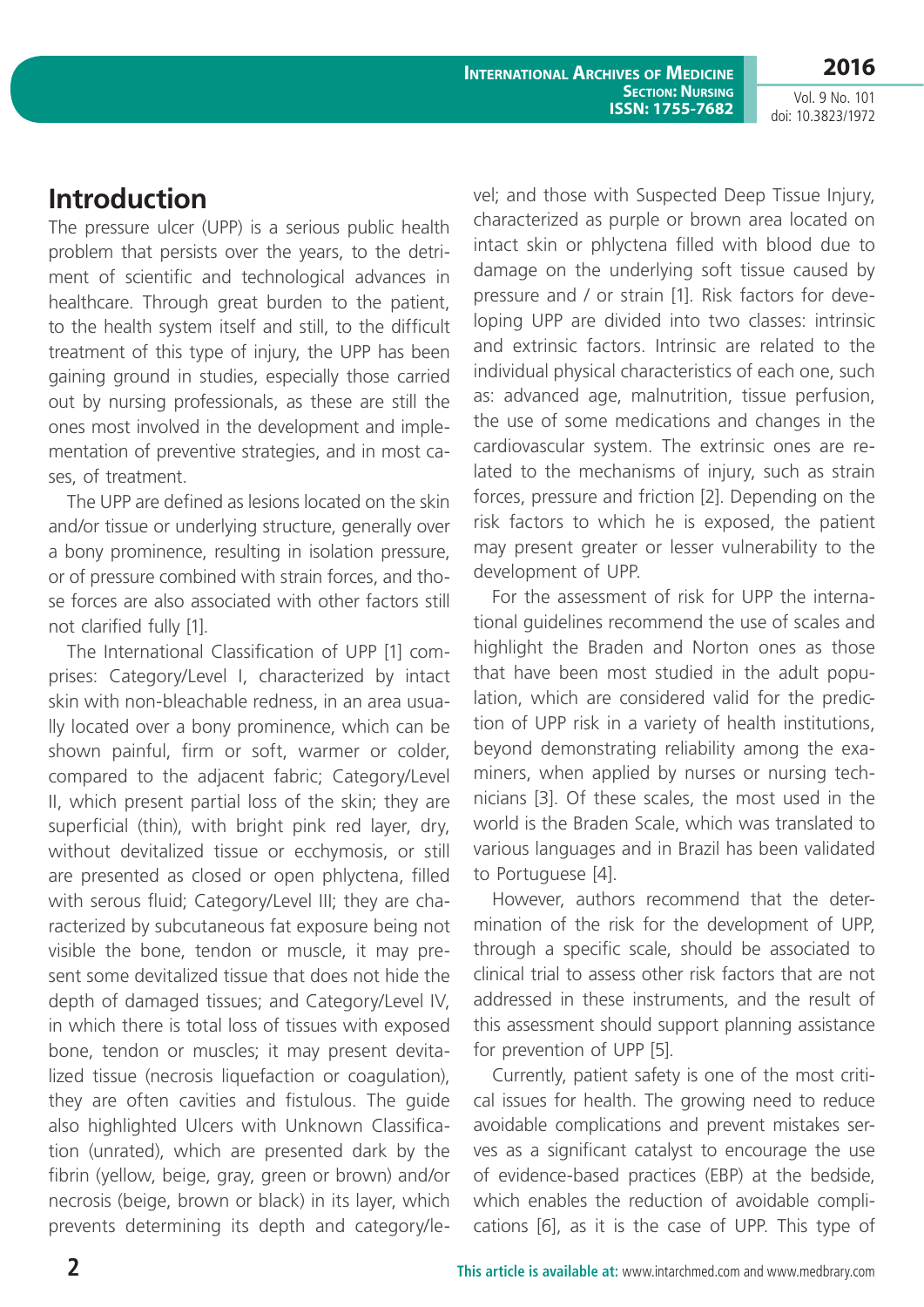Vol. 9 No. 101 doi: 10.3823/1972

injury, since 1995, is recognized by the *American Nurses Association* (ANA) as a quality indicator of nursing care [7]

In Brazil, there was created in 2013 the National Patient Safety Program, and along with it, multiple protocols, among which those of prevention of UPP. According to this protocol, most cases of UPP can be avoided by identifying risk patients and of the implementation of reliable prevention strategies for these patients [8]. However, to perform any program for the improvement of a care of quality for UPP prevention in the hospital, it becomes necessary to dimension the occurrence of the problem in all care settings, and to evaluate the knowledge of professionals about the appropriate ways of prevention and treatment.

The University Hospitals, since 2002, are part of the network of sentinel hospitals, which is formed in partnership with the Brazilian health services (hospitals, blood banks and diagnostic and therapeutic support services) responsible for the reporting of adverse events and technical complaints of health products; supplies, materials and medicines, sanitizers, kits for laboratory tests and medical and hospital equipment in use in Brazil [9]. Among the adverse events of health care, it is included the UPP. Thus, the professionals of these hospitals should be updated about the newest health care protocols, including pressure ulcer prevention.

In this context, it is expected that nursing professionals who deal directly with patients accommitted by UPP have proper knowledge about the problem: how this injury is developed, how its prevention and treatment are, and the main myths and truths related to the theme. Thus, it becomes important to evaluate the knowledge of these professionals, in order to detect possible gaps, and planning educational activities based on the best scientific evidences about the subject.

Given the above, this study aims to describing the knowledge of nursing professionals about pressure ulcer prevention, and analyzing their opinions about the prevention of the problem. It is hoped that with this study we can obtain support for conducting an educational intervention along with the nursing staff of the researched hospital.

## **Methodology**

It considers an exploratory and descriptive study of a quantitative approach, performed in the units of the Surgical Clinic A (CCA), Internal Medicine wards A and B (CMA and CMB) and in the Clinic of Infectious and Contagious Parasitic Diseases (PID) of a teaching hospital located in the city of João Pessoa - PB. It composes a larger project in progress, which aims the difusion and implementation of UPP prevention protocol in inpatient units of the institution above mentioned. The referred project was approved by the Research Ethics Committee of the institution under CAAE: 399922314.7.0000.5183, Resolution 466/2012 [10], of the National Health Council (CONEP).

The population under this study involved nurses (61) and assistants/nursing technicians (105) working at those three clinics at the time of the study. To make the sample there was adopted the nonprobabilistic sample, obtained by accessibility [11], characterized as that one made up of individuals who met the inclusion criteria and were able work together with the researchers at the period of data collection. These criteria included: being a part of the effective staff of active servers in the mentioned hospital units, to be active at the period of data collection and being involved in direct patient care. The sample consisted of 69 participants, being 32 nurses (46.4%) and 37 assistants/nursing technicians (53.6%).

Data collection was carried out between January and June 2015 using an instrument consisting of questions relating to sociodemographic data, the Pieper knowledge test, validated and adapted in a previous study conducted in Brazil [12], and to the opinion of the professionals about prevention of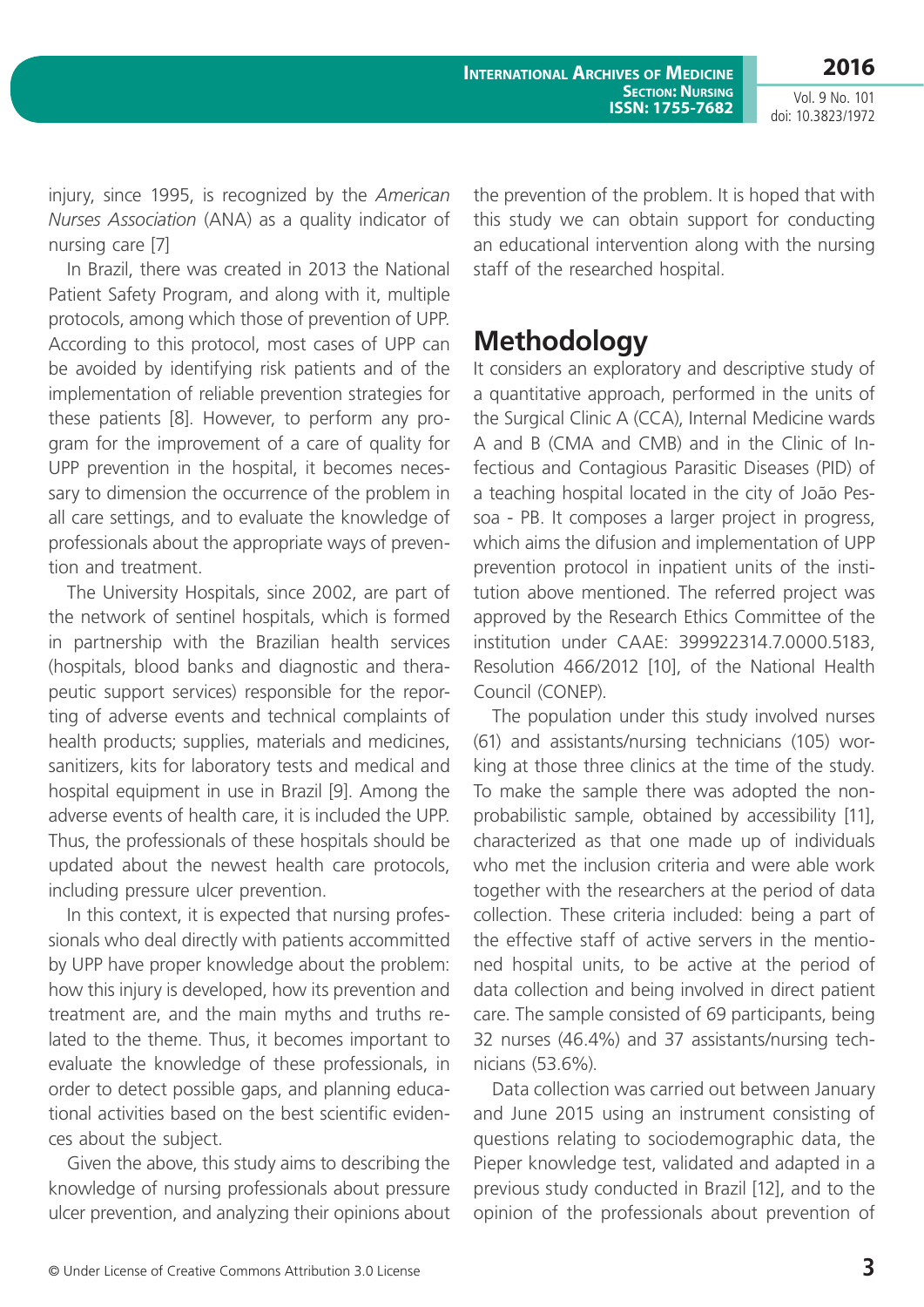Vol. 9 No. 101 doi: 10.3823/1972

UPP. The knowledge test was structured based on recommendations proposed by international guidelines and consists of 41 true or false statements with eight items on the evaluation and classification of the UPP (items 1, 6, 9, 20, 31, 32, 33 and 38) and 33 items about prevention of UPP [13], allowing to measure the level of knowledge of professionals about these two specific topics.

In each one of the test items, the participant must answer true (V), False (F) and Do not know (NS). In the analysis assigned punctuation for each hit, accounting for V for true answers or F for false. For wrong answers or those who answered as NS, there was assigned zero score. The total score of the knowledge test corresponded to the sum of all the correct answers. To sort the knowledge about the subject as appropriate, there was adopted the cutoff point recommended in the original study [13] in which establishes being necessary that the participants get it right 90% or more of the items in the test. In this study, total scores were categorized as follows: score ranges equal to or above 90%, between 70 and 89.9% between 50 and 69.9% and below 50%, in line with a similar study  $[14]$ .

The instrument described was distributed to the participants who agreed to participate in the study and signed the free and informed consent. The same was answered individually in the own unit dependencies, and returned, without identification, ensuring the anonymity of the participant.

Data were entered into spreadsheet stored in *Microsoft Office Excel*® 2010, containing the coding and a dictionary of all the variables. Afterwards, the data were imported into the *Statistical Package for Social Sciences* (SPSS) version 20.0 and analyzed through absolute and percentage frequencies for categorical variables, and average and standard deviation for numerical variables. To identify the possible association between the categorical variables we used the Chi-square test and when it did not meet the conditions for its application, there was used the Fisher's exact test or the test of likelihood ratio, considering their assumptions. In the comparison of means between two groups used the test T Student. In all statistical tests, the significance level was  $\alpha = 0.05$ .

#### **Results**

The study included 69 professionals, being 37 assistants/nursing technicians and 32 nurses. The sociodemographic data are presented in **Table 1**.

**Table 1.** Distribution of the professionals according to their socio-demographic characteristics. João Pessoa - PB, 2015.

| <b>Variables</b>                               |                | <b>Assistants/</b><br><b>Technicians</b><br>$(n=37)$ |                          | <b>Nurses</b><br>$(n=32)$ | <b>Total</b><br>$(n=69)$ |               |  |  |
|------------------------------------------------|----------------|------------------------------------------------------|--------------------------|---------------------------|--------------------------|---------------|--|--|
|                                                | n              | $\frac{1}{2}$                                        | n                        | $\frac{1}{2}$             | $\overline{n}$           | $\frac{1}{2}$ |  |  |
| Gender                                         |                |                                                      |                          |                           |                          |               |  |  |
| Female                                         | 33             | 89.2                                                 | 29                       | 90.6                      | 62                       | 89.9          |  |  |
| Male                                           | $\overline{4}$ | 10.8                                                 | 3                        | 9.4                       | 7                        | 10.1          |  |  |
| Age (in years)                                 |                |                                                      |                          |                           |                          |               |  |  |
| < 30                                           | 3              | 8.1                                                  | $\overline{2}$           | 6.2                       | 5                        | 7.2           |  |  |
| $30 - 40$                                      | 10             | 27.0                                                 | 18                       | 56.2                      | 28                       | 40.6          |  |  |
| $40 - 50$                                      | 12             | 32.4                                                 | $\overline{2}$           | 6.2                       | 14                       | 20.3          |  |  |
| $50 - 60$                                      | 8              | 21.6                                                 | $\overline{4}$           | 12.5                      | 12                       | 17.4          |  |  |
| Did not refer                                  | $\overline{4}$ | 10.9                                                 | 6                        | 18.9                      | 10                       | 14.5          |  |  |
| Time of acting at in the unit (in years)       |                |                                                      |                          |                           |                          |               |  |  |
| < 5                                            | 17             | 45.9                                                 | 20                       | 62.5                      | 37                       | 53.6          |  |  |
| $5 - 10$                                       | $\overline{2}$ | 5.4                                                  | $\overline{\phantom{a}}$ | 6.2                       | $\overline{4}$           | 5.8           |  |  |
| $10 - 15$                                      | 7              | 18.9                                                 | 7                        | 72.0                      | 14                       | 20.3          |  |  |
| $15 - 20$                                      | $\overline{2}$ | 5.4                                                  | 1                        | 3.1                       | 3                        | 4.3           |  |  |
| $20 - 25$                                      | 5              | 13.5                                                 | $\mathfrak{D}$           | 6.2                       | 7                        | 10.1          |  |  |
| $\geq 25$                                      | $\overline{2}$ | 5.4                                                  | $\bigcap$                | $\bigcap$                 | $\overline{2}$           | 2.9           |  |  |
| Did not refer                                  | $\overline{2}$ | 5.4                                                  | $\overline{0}$           | $\overline{0}$            | $\overline{2}$           | 2.9           |  |  |
| Participation on training about pressure ulcer |                |                                                      |                          |                           |                          |               |  |  |
| Yes                                            | 13             | 35.1                                                 | 15                       | 46.9                      | 28                       | 40.6          |  |  |
| <b>No</b>                                      | 23             | 62.2                                                 | 17                       | 53.1                      | 40                       | 58.0          |  |  |
| Did not refer                                  | $\mathbf 1$    | 2.7                                                  | $\circ$                  | $\circ$                   | 1                        | 1.4           |  |  |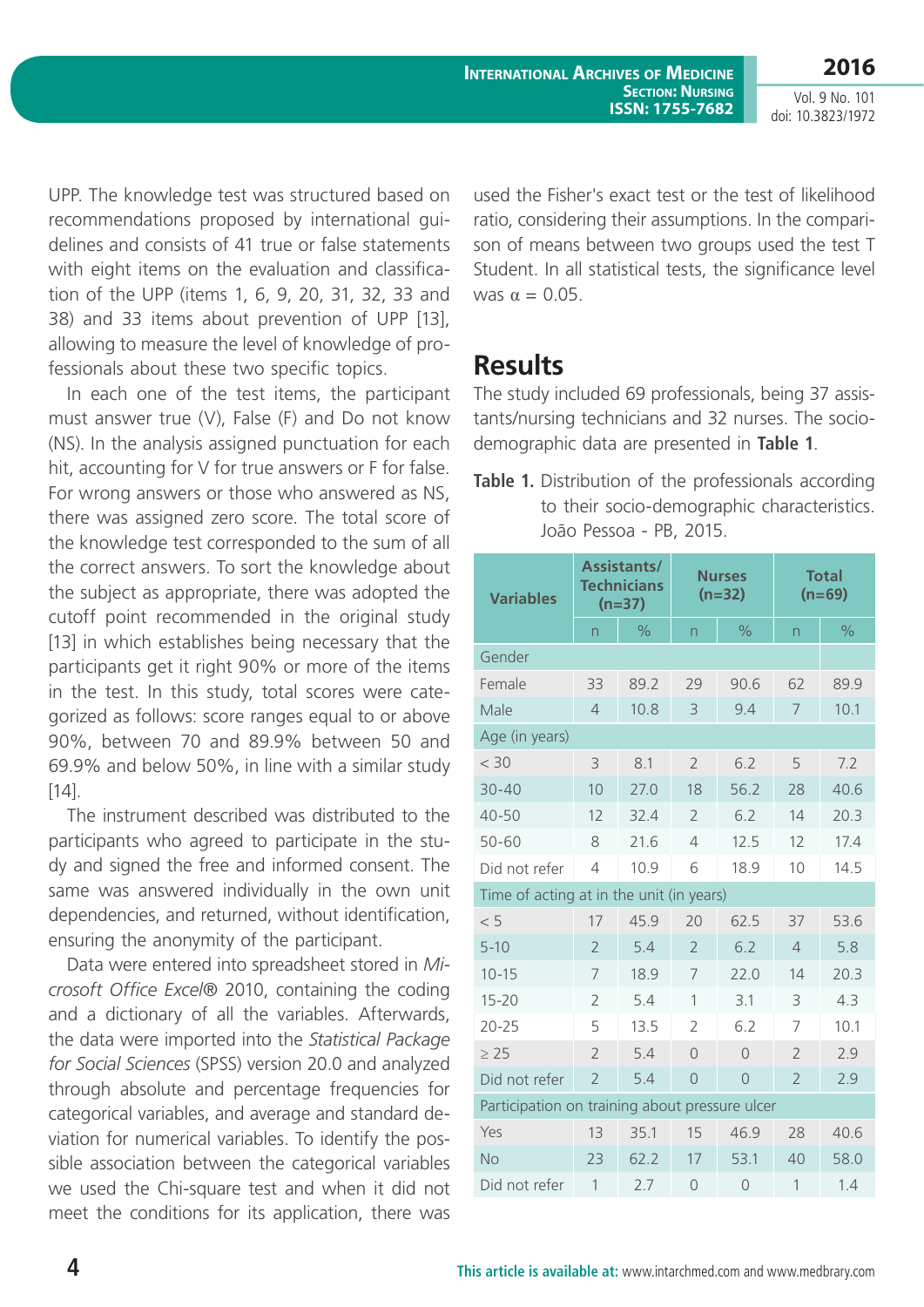Vol. 9 No. 101 doi: 10.3823/1972

The data showed that the majority of participants were female (89.9%) and in the age group between 30 to 40 years old (40.6%). The average age of the assistants/nursing technicians was of 42.30 years old (SD = 8.52) and nurses of 38.15 years old  $(SD = 7.93)$ .

Related to the training time. it was observed that most of the nurses had between 10 and 15 years of training (40.6%) and among the assistants and technicians the percentage rates were evenly distributed in the ranges from 15 to 20 years old (21.6%) and over 25 years old (21.7%). The average time of the graduation was approached when comparing the nurses  $(14.53\% \cdot SD = 8.18\%)$  and technicians/assistants  $(16.68\% \cdot SD = 9.02\%)$ .

With regard to the operating time in the inpatient unit. most professionals (53.6%) reported working for less than five years in the workplace. but the average time of performance of the sector was lower among nurses  $(5.22\% \cdot SD = 6.68\%)$  when compared to the technicians  $(9.96\% \cdot SD = 10.50\%).$ Of the participants. 58.0% reported never having participated in training courses about the subject of UPP.

Concerning the results of the total scores of hits in the test of knowledge, by professional category, it was found that nurses had an average of 76.29% hits, and the assistants and technicians 75.60%. There was no statistically significant in the association between the percentages of hits on the knowledge scale with the professional category.

**Table 2** presents the results obtained by the professionals, through the knowledge test, the items evaluation and classification of the UPP.

It is observed that, in the knowledge of evaluation and classification of the UPP, the items 9 and

| <b>Table 2.</b> Distribution of correct responses of the nursing team in the knowledge test, according to the |  |  |  |  |  |  |
|---------------------------------------------------------------------------------------------------------------|--|--|--|--|--|--|
| items about evaluation and classification of pressure ulcer. João Pessoa – PB, 2015.                          |  |  |  |  |  |  |

| <b>Variables</b>                                                                                                                                                                                     |    | <b>Assistants/</b><br><b>Technicians</b><br>$(n=37)$ |                | Nurses $(n=32)$ | Total ( $n=69$ ) | P             |           |  |  |  |
|------------------------------------------------------------------------------------------------------------------------------------------------------------------------------------------------------|----|------------------------------------------------------|----------------|-----------------|------------------|---------------|-----------|--|--|--|
|                                                                                                                                                                                                      | n  | $\frac{0}{0}$                                        | $\overline{n}$ | $\frac{0}{0}$   | n.               | $\frac{0}{0}$ |           |  |  |  |
| 1 The stage I of the pressure ulcer is defined by intact skin,<br>with hyperemia of an area located, which presents no<br>visible whitening or the color differs from the surrounding<br>area. $(V)$ | 31 | 83.8                                                 | 25             | 78.1            | 56               | 81.2          | $0.549*$  |  |  |  |
| 6 A pressure ulcers in stage III is a partial loss of the skin<br>involving the epidermis. (F)                                                                                                       | 17 | 45.9                                                 | 26             | 81.2            | 43               | 62.3          | $0.003*$  |  |  |  |
| 9 Pressure ulcer, in stage IV, exhibit loss of total skin with<br>intense destruction and tissue necrosis or damage to<br>muscles, bones and support structures. (V)                                 | 36 | 97.3                                                 | 30             | 93.8            | 66               | 95.7          | $0.445**$ |  |  |  |
| 20 Pressure ulcers in stage II feature a loss of skin in its total<br>thickness. (F)                                                                                                                 | 21 | 56.8                                                 | 17             | 53.1            | 38               | 55.1          | $0.762*$  |  |  |  |
| 31 Pressure ulcers are sterile wounds.                                                                                                                                                               | 32 | 86.5                                                 | 25             | 78.1            | 57               | 82.6          | $0.361*$  |  |  |  |
| 32 A region of skin with scar of pressure ulcers may be injured<br>more quickly than the healthy skin. (V)                                                                                           | 32 | 86.5                                                 | 24             | 75.0            | 56               | 81.2          | $0.224*$  |  |  |  |
| 33 A bubble in the region of the calcaneus should not be of<br>concern. (F)                                                                                                                          | 35 | 94.6                                                 | 31             | 96.9            | 66               | 95.7          | $0.555**$ |  |  |  |
| 38 Pressure ulcers of stage II can be extremely painful, due to<br>the exposure of nerve endings. (V)                                                                                                | 16 | 43.2                                                 | 18             | 56.2            | 34               | 49.3          | $0.202*$  |  |  |  |
| *: Pearson chi-square. **: Fisher Exact test.                                                                                                                                                        |    |                                                      |                |                 |                  |               |           |  |  |  |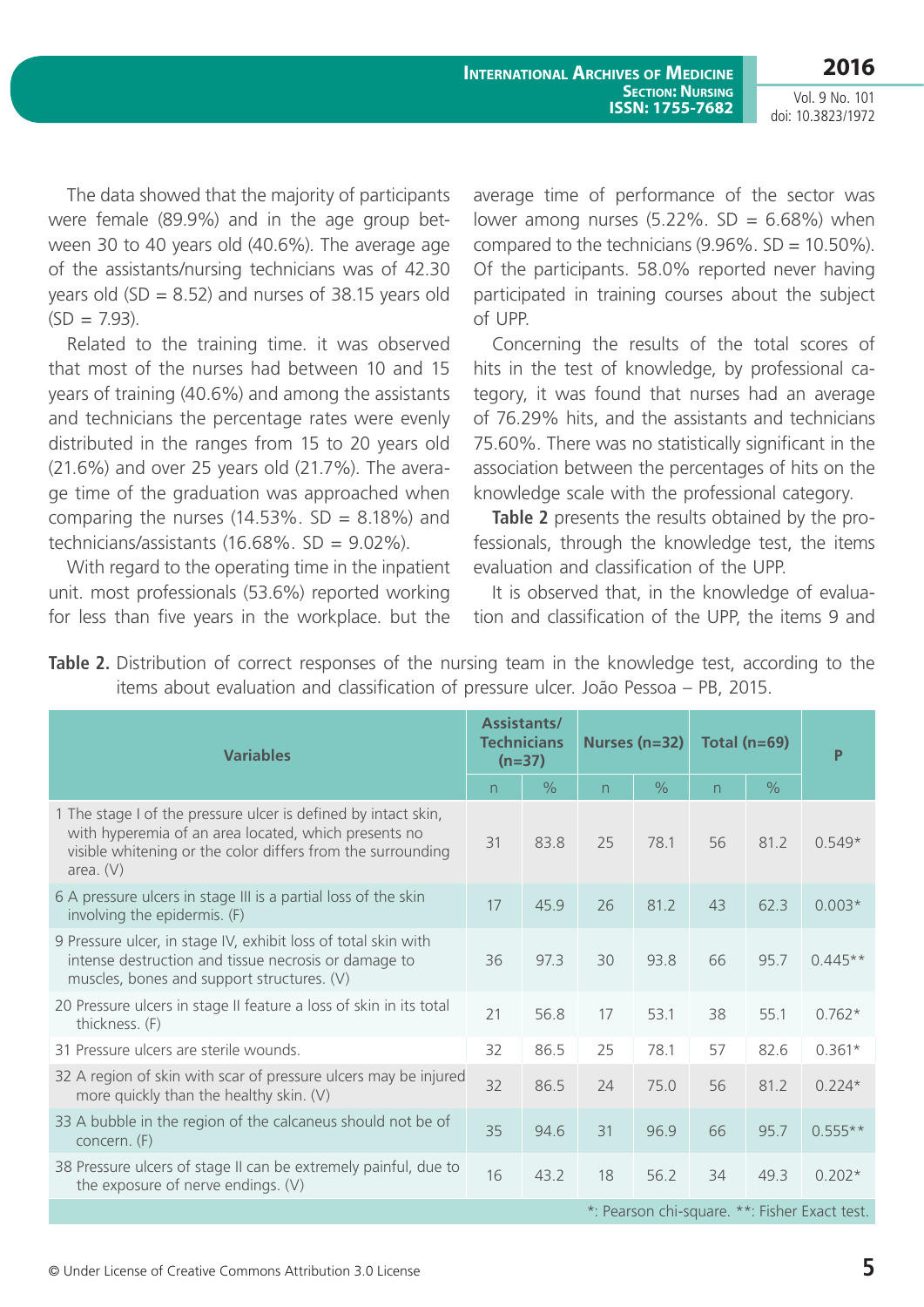**2016** Vol. 9 No. 101

doi: 10.3823/1972

33 showed a higher percentage of hits (95.7%). Items 1, 31 and 32 obtained percentage of 80% to 89.9%, highlighting that in these items, the assistants/technicians got a percentage of hits more than the nurses. Items 6, 20 and 38 were below 70% of hits. In item 20, once again, the percentage of hits of the assistants/technicians (56.8%) was higher than that of the nurses (55.19%). In contrast, in item 6, the nurses had higher rate (81.2%) than the assistants/technicians (45.9%), being this diferrence statistically significant ( $p = 0.003$ ). The lowest percentage of hits in the questionnaire was in item 38, which deals with the presence of pain in stage II UPP.

**Table 3** presents the results derived from the responses to the questions directed to the knowledge about the prevention of UPP.

One can identify that among the 33 test items, referring to the prevention of UPP, there were 17 (51.5%) items in which participants achieved more than 90% of hits, in 4 (12.1%) items, 70 to 89.9% of hits, in 5 items (15.2%) between 50 and 69.9% of hits and in 7 items (21.2%) the number of hits was below 50%.

The results with lesser hit rate found in the study were: regarding the repositioning of patients sitting in chair (item 17; 29.0%); regarding the use of cushions type waterwheels or air (item 14; 30.4%); regarding the ideal elevation of the head of the bed in patients with UPP or at risk (item 16; 31.9%); regarding patient positioning angle in relation to the bed in the lateral position (item15; 43.5%); the frequency of skin inspection (item 3; 44.9%); the use of water gloves or air under the calcaneus (item 13; 47.8%); and regarding the conduction massage in regions of hyperemia bony prominences (item 5; 49.3%).

Comparatively analyzing the knowledge of the two professional categories it is clear that nurses have higher level of knowledge to the detriment of assistants/technicians with significant statistics in the items 3 ( $p = 0.025$ ), 10 (0.010) and 36 (0.021); and in the item 34 ( $p = 0.001$ ) the technicians presented more knowledge than the nurses.

In the association between the percentages of correct answers on the knowledge scale according to professional category, there was not significant statistics, but there was a predominance of 70 to 89.9% of hits in both professional categories, with percentages higher between the assistants/technicians (78.4%).

There was no statistically significant correlation between the percentage of correct answers in the test of the assistants/technicians and nurses with the correlation of the averages of age  $(r = 0.015)$ ;  $p = 0.912$ ), training time ( $r = 0.125$ ;  $p = 0.312$ ) and length of service in the sector  $(r = 0.001; p = 0.993)$ .

Although there have been observed gaps in knowledge, it was observed that with respect to items dealing with the prevention of UPP, professionals have obtained a satisfactory percentage in most of the questionnaire, in contrast to the overall result of the test.

After analysis of professionals' skills, there was asked to them about their opinions on the prevention and preventive practices in their work sectors. It was observed that 100% of the study participants considered it important to the prevention of UPP, mainly because their realization contributes to decrease the length of stay and cost of treatment (52.35%); prevents the increase of the health status of the patient (38.5%) and reduces the incidence of UPP (20.0%).

And the conduction of prevention in their workplace, 79.0% of the respondents reported that it is being held. The main difficulties encountered in implementing the prevention, according to the professionals were: the lack of a prevention protocol (72.7%), insufficient human resources and the lack of continuity in carrying out preventive measures (both with 23.7%).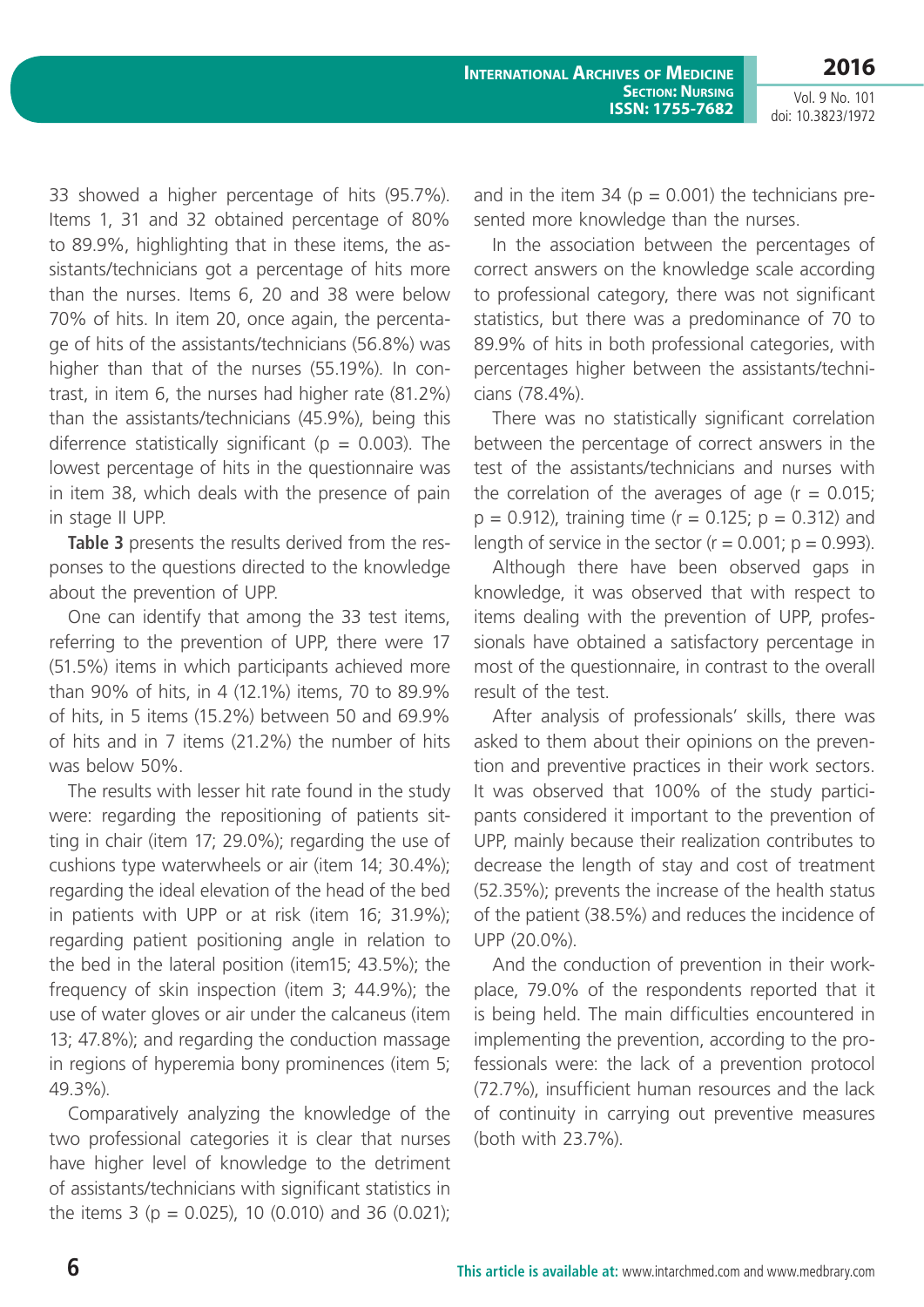**2016** Vol. 9 No. 101

doi: 10.3823/1972

Table 3. Distribution of correct responses of the nursing team in the knowledge test, according to the items on the pressure ulcer prevention. João Pessoa - PB, 2015.

| <b>Variables</b>                                                                                                                                                                                                |    | <b>Assistants/ Technicians</b><br>$(n=37)$ |    | <b>Nurses</b><br>$(n=32)$ | <b>Total</b><br>$(n=69)$ |      | P          |  |
|-----------------------------------------------------------------------------------------------------------------------------------------------------------------------------------------------------------------|----|--------------------------------------------|----|---------------------------|--------------------------|------|------------|--|
|                                                                                                                                                                                                                 | n  | $\frac{0}{0}$                              | n  | $\frac{0}{0}$             | n                        | $\%$ |            |  |
| 2 The risk factors for the development of pressure ulcers are: incontinence, inadequate nutrition and alteration of<br>consciousness level. (V)                                                                 | 29 | 78.4                                       | 24 | 75.1                      | 53                       | 76.5 | $0.740***$ |  |
| 3 All patients at risk for pressure ulcer should have a systematic inspection of the skin at least once a week. (F)                                                                                             | 12 | 32.4                                       | 19 | 59.4                      | 31                       | 44.9 | $0.025***$ |  |
| 4 The use of warm water and soap can resect the skin and increase the risk for pressure ulcer. (V)                                                                                                              | 17 | 45.9                                       | 19 | 59.4                      | 36                       | 52.2 | $0.265***$ |  |
| 5 It is important we rub the regions of bone protuberances if they are hyperemiad. (F)                                                                                                                          | 16 | 43.2                                       | 18 | 56.2                      | 34                       | 49.3 | $0.281***$ |  |
| 7 All patients must be evaluated in the hospital admission as to the risk for the development of pressure ulcers. (V)                                                                                           | 33 | 89.2                                       | 22 | 100.0                     | 65                       | 94.2 | $0.076**$  |  |
| 8 The creams, band-aids and curative dressings of ultra-thin Nuderm R help in skin protection against the effects<br>of the friction. (V)                                                                       | 37 | 100.0                                      | 29 | 90.6                      | 66                       | 95.7 | $0.095**$  |  |
| 10 An adequate dietary intake of proteins and calories should be maintained during the disease/hospitalization. (V)                                                                                             | 30 | 81.1                                       | 32 | 100.0                     | 62                       | 89.9 | $0.010**$  |  |
| 11 The patients that are limited to bed must be repositioned every 3 hours. (F)                                                                                                                                 | 21 | 56.8                                       | 15 | 46.9                      | 36                       | 52.2 | $0.413**$  |  |
| 12 A scale with timetables for decubitus change must be used for each patient with presence or at risk of pressure<br>ulcers. $(V)$                                                                             | 34 | 91.9                                       | 29 | 90.6                      | 63                       | 91.3 | $0.602**$  |  |
| 14 The cushions wheel type of water or air assist in pressure ulcer prevention. (F)                                                                                                                             | 11 | 29.7                                       | 10 | 31.2                      | 21                       | 30.4 | $0.891***$ |  |
| 15 In the lateral decubitus position, the patient with presence of pressure ulcer or at risk for the same must be at<br>an angle of $30^\circ$ in relation to the bed mattress. (V)                             | 17 | 45.9                                       | 13 | 40.6                      | 30                       | 43.5 | $0.657***$ |  |
| 16 In the patient with the presence of the pressure ulcer or at risk for same, the head of the bed should not be<br>raised at an angle greater than $30^{\circ}$ , if there is no medical contraindication. (V) | 13 | 35.1                                       | 9  | 28.1                      | 22                       | 31.9 | $0.533***$ |  |
| 17 The patient who does not move alone should be repositioned every 2 hours, when seated on the chair. (F)                                                                                                      | 11 | 29.7                                       | 9  | 28.1                      | 20                       | 29.0 | $0.884***$ |  |
| 18 The patient with limited mobility and that can change the position of the body without aid, should be directed<br>to perform pressure relief, every 15 minutes, while seated on the chair. (V)               | 24 | 64.9                                       | 18 | 56.2                      | 42                       | 60.9 | $0.456***$ |  |
| 19 The patient with limited mobility and that can stay in the chair, must have a cushion in seat for protection of<br>the region of bone protuberances. (V)                                                     | 35 | 94.6                                       | 30 | 93.8                      | 65                       | 94.2 | $0.636**$  |  |
| 21 The skin of the patient with risk for pressure ulcer must remain clean and free of moisture. (V)                                                                                                             | 36 | 97.3                                       | 29 | 90.6                      | 65                       | 94.2 | $0.254**$  |  |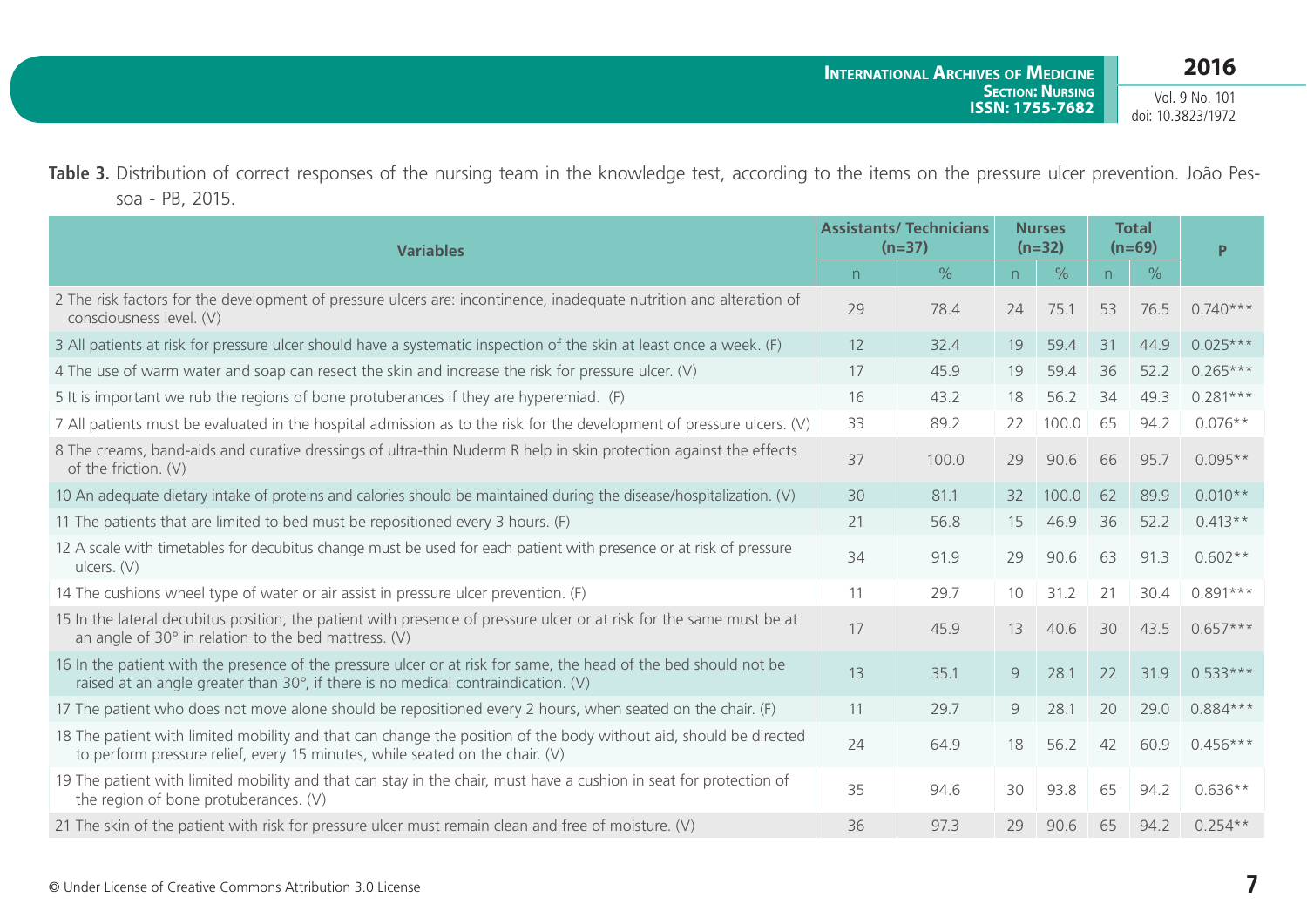**International Archives of Medicine Section: Nursing ISSN: 1755-7682**

Vol. 9 No. 101 doi: 10.3823/1972

| <b>Variables</b>                                                                                                                                                                                 |    | <b>Assistants/ Technicians</b><br>$(n=37)$                                    | <b>Nurses</b><br>$(n=32)$ |               | <b>Total</b><br>$(n=69)$ |               | P.         |
|--------------------------------------------------------------------------------------------------------------------------------------------------------------------------------------------------|----|-------------------------------------------------------------------------------|---------------------------|---------------|--------------------------|---------------|------------|
|                                                                                                                                                                                                  | n  | $\frac{0}{0}$                                                                 | n                         | $\frac{0}{0}$ | n                        | $\frac{0}{0}$ |            |
| 22 The measures to prevent new lesions need not be adopted continuously when the patient already has pressure<br>ulcer. (F)                                                                      | 33 | 89.2                                                                          | 32                        | 100.0         | 65                       | 94.2          | $0.076**$  |
| 23 The linens mobile or sheets should be used to transfer or move patients that do not move alone. (V)                                                                                           | 35 | 94.6                                                                          | 30                        | 93.8          | 65                       | 94.2          | $0.636***$ |
| 24 The mobilization and the transfer of patients that do not move alone should always be performed by two or<br>more persons. (V)                                                                | 35 | 94.6                                                                          | 30                        | 93.8          | 65                       | 94.2          | $0.636**$  |
| 25 In the patient with chronic condition that does not move on its own, the rehabilitation should be initiated and<br>include quidelines on the prevention and treatment of pressure ulcers. (V) | 34 | 91.9                                                                          | 31                        | 96.9          | 65                       | 94.2          | $0.363**$  |
| 26 Every patient who does not wandering should be submitted to the assessment of the risk for the development<br>of pressure ulcers. (V)                                                         | 35 | 94.6                                                                          | 31                        | 96.9          | 66                       | 95.7          | $0.555**$  |
| 27 The patients and family members should be advised as to the causes and risk factors for the development of<br>pressure ulcers. (V)                                                            | 35 | 94.6                                                                          | 32                        | 100.0         | 67                       | 97.1          | $0.284**$  |
| 28 The regions of bone protuberances can be in direct contact with one another. (F)                                                                                                              | 32 | 86.5                                                                          | 31                        | 96.9          | 63                       | 91.3          | $0.136**$  |
| 29 Every patient at risk for developing pressure ulcer should have a mattress that redistributes the pressure. (V)                                                                               | 34 | 91.9                                                                          | 25                        | 78.1          | 59                       | 85.5          | $0.105***$ |
| 30 The skin, when macerated by moisture damage it is easily. (V)                                                                                                                                 | 34 | 91.9                                                                          | 32                        | 100.0         | 66                       | 95.7          | $0.148**$  |
| 34 A good way to relieve the pressure in the calcaneus is to keep them high in bed. (V)                                                                                                          | 31 | 83.8                                                                          | 15                        | 46.9          | 46                       | 66.7          | $0.001***$ |
| 35 All the care to prevent or treat pressure ulcers need not be registered. (F)                                                                                                                  | 34 | 91.9                                                                          | 29                        | 90.6          | 63                       | 91.3          | $0.591**$  |
| 36 Strain is the force that occurs when the skin adheres to a surface and the body slides. (V)                                                                                                   | 19 | 51.4                                                                          | 25                        | 78.1          | 44                       | 63.8          | $0.021*$   |
| 37 The friction can occur when moving the patient on the bed. $(V)$                                                                                                                              | 32 | 86.5                                                                          | 30                        | 93.8          | 62                       | 89.9          | $0.279**$  |
| 39 In the patient with incontinence, the skin should be cleaned at the moment of the eliminations and in routine<br>intervals. (V)                                                               | 35 | 94.6                                                                          | 30                        | 93.8          | 65                       | 94.2          | $0.636**$  |
| 40 The development of the educational programs in the institution may reduce the incidence of pressure ulcers. (V)                                                                               | 35 | 94.6                                                                          | 31                        | 96.9          | 66                       | 95.7          | $0.555**$  |
| 41 The hospitalized patients need to be evaluated as to the risk for pressure ulcer only once during their<br>hospitalization. (F)                                                               | 35 | 94.6                                                                          | 32                        | 100.0         | 67                       | 97.1          | $0.284**$  |
|                                                                                                                                                                                                  |    | *: Pearson chi-square. **: Fisher Exact test. ***: The Likelihood Ratio Test. |                           |               |                          |               |            |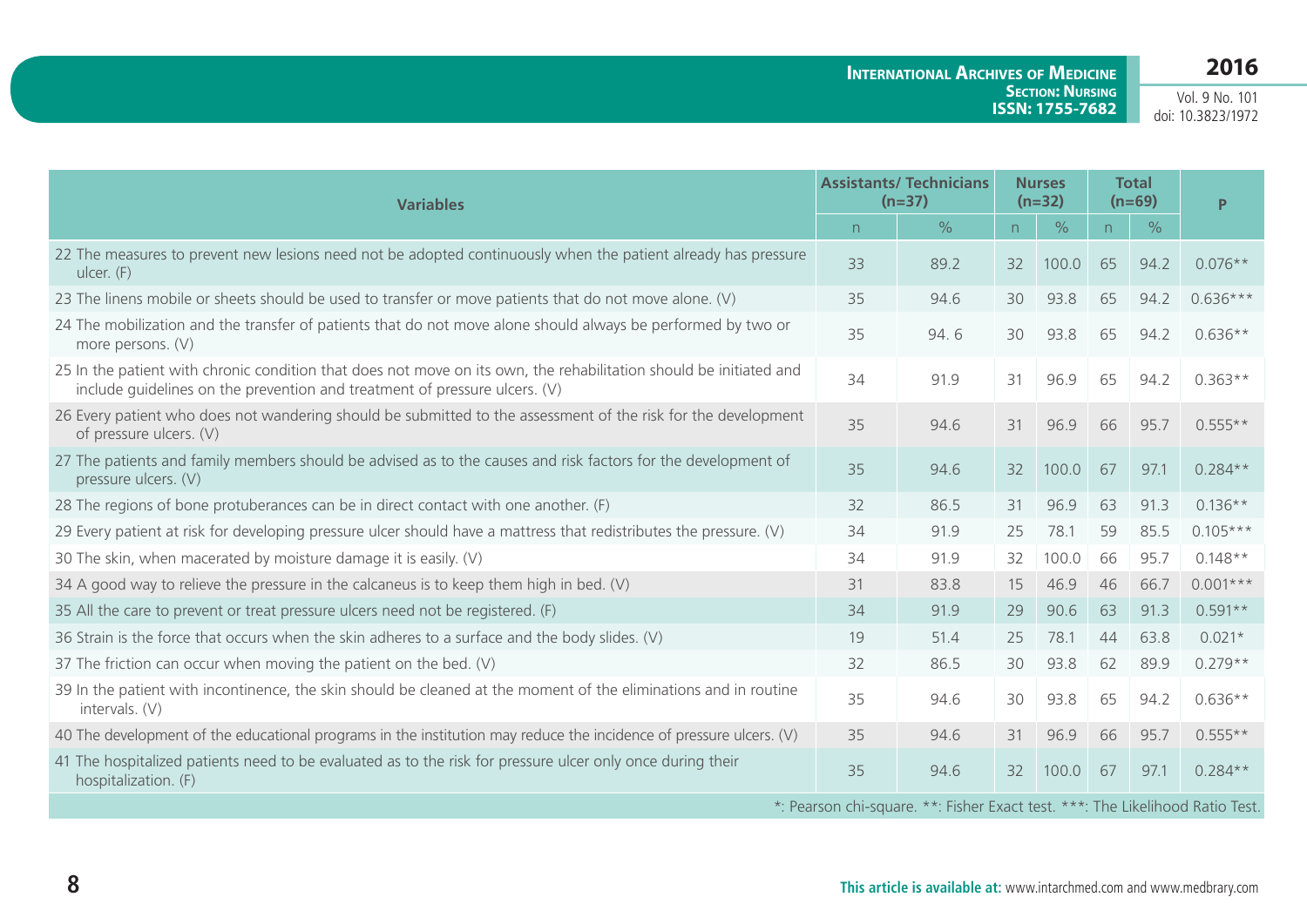**International Archives of Medicine SECTION: NURSING ISSN: 1755-7682**

Vol. 9 No. 101 doi: 10.3823/1972

# **Discussion**

The nursing team is directly linked to questions turned to patients' safety, given that they are responsible for most of the daily care to the same. By observing the patient systematically and frequently the nursing professional has the opportunity to identify potential risks for adverse care problems and intervene so that they do not settle. Thus, emerges the need to search for knowledge and skills, aiming the excellence of care, contributing to a faster recovery of the patient.

One of the most frequent problems in bedridden patients which can be prevented through simple and systematic care, of the responsibility of all professionals, but with special relationship with nursing care is the UPP. It is true that this injury brings serious consequences to the patient, what contributes to worsening his health; because, besides the distress increases the length of hospitalization and the risk of developing infections, it rises considerably [15-16]. The UPP also causes workload in health professionals, increases the use of material resources and hospitalization costs [17].

Currently, there are added to these aspects, the ethical and legal implications related to the occurrence of the UPP, actually considered as bodily injury, according to the Brazilian Penal Code, includes harm to body or health integrity of another [18]. This assertion supports affirmatives of authors who attribute the emergence of UPP to deficiency in attention and care to vulnerable patients, so that professionals can be blamed for their occurrence [19].

Thus, there are justified any efforts turned to prevention of the problem, from the best scientific evidences about the subject, so that professionals act jointly and through clinical protocols to ensure the uniformity and effectiveness of preventive care. In this respect, there is a lack of UPP prevention protocols in units of work of professionals, a fact cited by them as difficulty for the effective use of recommendations for prevention. The literature has [2021] some protocols with comprehensive approaches to the patient's needs, but the professional can base to prepare a specific protocol for his service, so that favors the systematization of nursing care, optimize decision-making and reduce the incidence of the problem.

It is worth mentioning that for the use of recommendations proposed in protocols, it is of crucial importance to the staff training to ensure knowledge in the specific area. Studies show how important is the continuity of education as a major factor in changing the practice of nursing staff with a view to continuing education actions provide basis for the debate and improving service through innovative proposals, and offer professional the possibility of acquiring new knowledge and work as a multiplier of the same [22-23]. Moreover, it is necessary to assess the level of professional knowledge and the need for training courses.

The text presents as a result, considering the total of agreed items that nurses obtained 76.29% of correct answers in the questionnaire, while the auxiliary/ nursing technicians hit 75.60% of all statements, highlighting that both categories not reached the ideal value adjustments. For that knowledge was considered sufficient, professionals should have hit at least 90% of affirmative proposals [13]. It is worth noting that only 3 assistants/technicians and three nurses (4.3%), hit 90% or more of the instrument, reaffirming the need for training and updating of the nursing team which was submitted to the test in question.

The pioneering research that used this instrument found that the average percentage of correct answers was 71.7%, average achieved by 228 nurses from two North American hospitals. The study also showed that knowledge was higher in the group that had participated in some way of training or had access to an article on the subject in question [13].

A study conducted with 386 members of the nursing staff of a university tertiary referral hospital in Brazil, being from these 250 assistants/technicians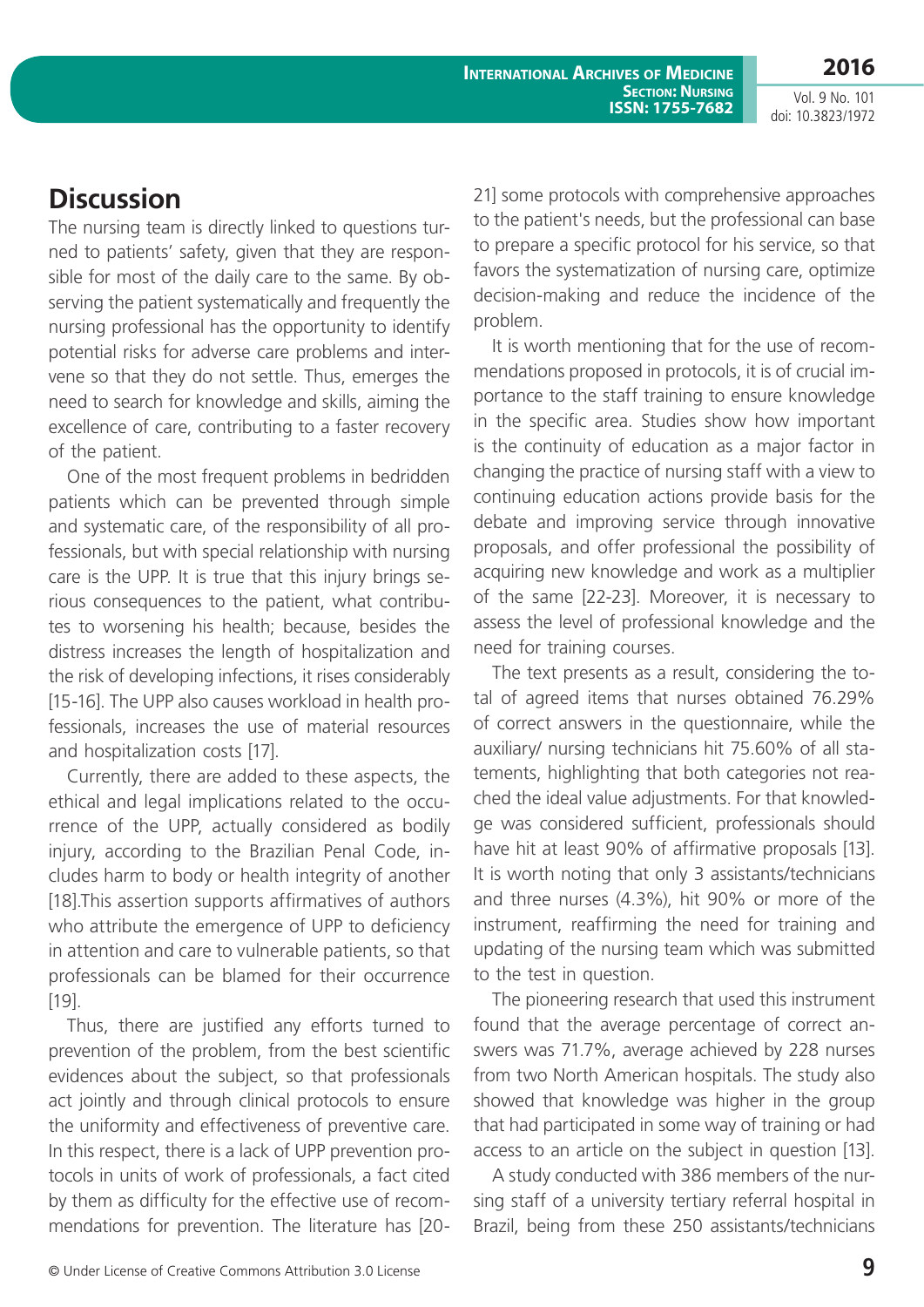Vol. 9 No. 101 doi: 10.3823/1972

and 136 nurses showed a greater hit in the nurse category, with average of  $79.4\%$  (SD = 8.3%), and the assistants/ nursing technicians with 73.6% of hits [14].

Another study conducted in a Brazilian university hospital in the city of Montes Claros, in the state of Minas Gerais, with 85 nursing professionals, including nine (10.58%) were nurses and 76 (89.42%) nursing technicians, obtained as a result: the majority of nurses (78%) hit between 70-90% of the test, while only 22% got more than 90%, and none received less than 70% of hits. Most nursing technicians (88%) had little knowledge about the ulcer prevention recommendations, and 5% of them hit less than 70% of the questions, 83% hit between 70 and 90% and only 12% had more than 90% hits [24].

Research implemented with 37 nursing workers: 5 nurses, 6 technicians and 26 nursing assistants, in a semi-intensive care unit of a university tertiary referral hospital in Curitiba, Paraná, showed that nurses got an average of 33.6 hits (81.95%), nursing assistants 30.9 hits (75.33%) and the technicians 28 hits (68.29%) [25].

The study was performed in two nursing services, General Surgery (CG) and Digestive System Surgery (CAD) in the same hospital mentioned above. CG inpatient unit, 13 professionals were involved in the research: five nurses, four technicians and four assistants. In the sector of CAD 12 answered to the form: a nurse, six technicians and five nursing assistants. The individual results of the sectors show batting average of 78.24% hits in the CG sector and 69.51% in the CAD service. None of the units has reached a score considered satisfactory, which would be of 37 hits or more, since the average of the two units was of 73.88% hits [26].

As can be seen, the results of the original study [13] and national studies in university hospitals [24-26] reveal gaps in knowledge of all nursing classes, in that it is the UPP theme. The technical and scientific knowledge about the subject should be sought by both professionals, as provided by health institutions that they are inserted [24-26].

It is noteworthy in the context of prevention of UPP the need and importance of evaluating the risk for development of this problem, through effective assessment tools, since they are not invasive and low cost to the institution, to facilitate the distinction of patients at risk for UPP and which are not. Thus one can identify the degree to which a person presents a factor of particular risk, thus directing the choices of actions needed [27]. In this study, the professionals of the two categories demonstrated by high rates of correct answers in the items on risk assessment for UPP (7, 26 and 41), which recognize the need to evaluate at the time of admission and subsequent daily revaluations this.

Diverse instruments for the evaluation of risk for pressure ulcers are cited in the literature as the Norton scales, Gosnell, Waterlow and Braden [28], being the most used the Braden Scale, validated in Brazil. Its use requires little skill professional although they sometimes require more time in the assistance to improve the quality and efficiency of the same. Therefore, the said scale is of utmost importance to the prognosis, since the identification of patients at risk allows the use of preventive measures, which can reduce by half the incidence of UPP [29-30].

Another important aspect of preventive care is the systematic assessment of the patient's skin, on which was found another gap in the study. The data showed that the percentage of correct answers of the assistants/nursing technicians (32.4%) and nurses (59.4%) was lower than expected. The evaluation of the skin and tissues is important to prevent, classify, diagnose and treat UPP [1].

The literature reports that the skin assessment in individuals at risk of developing UPP must be held at the following times: as soon as possible but within a maximum period of eight hours after admission (or first consultation in a community context); as part of all risk assessments; continuously, based on the clinical context and the individual degree of risk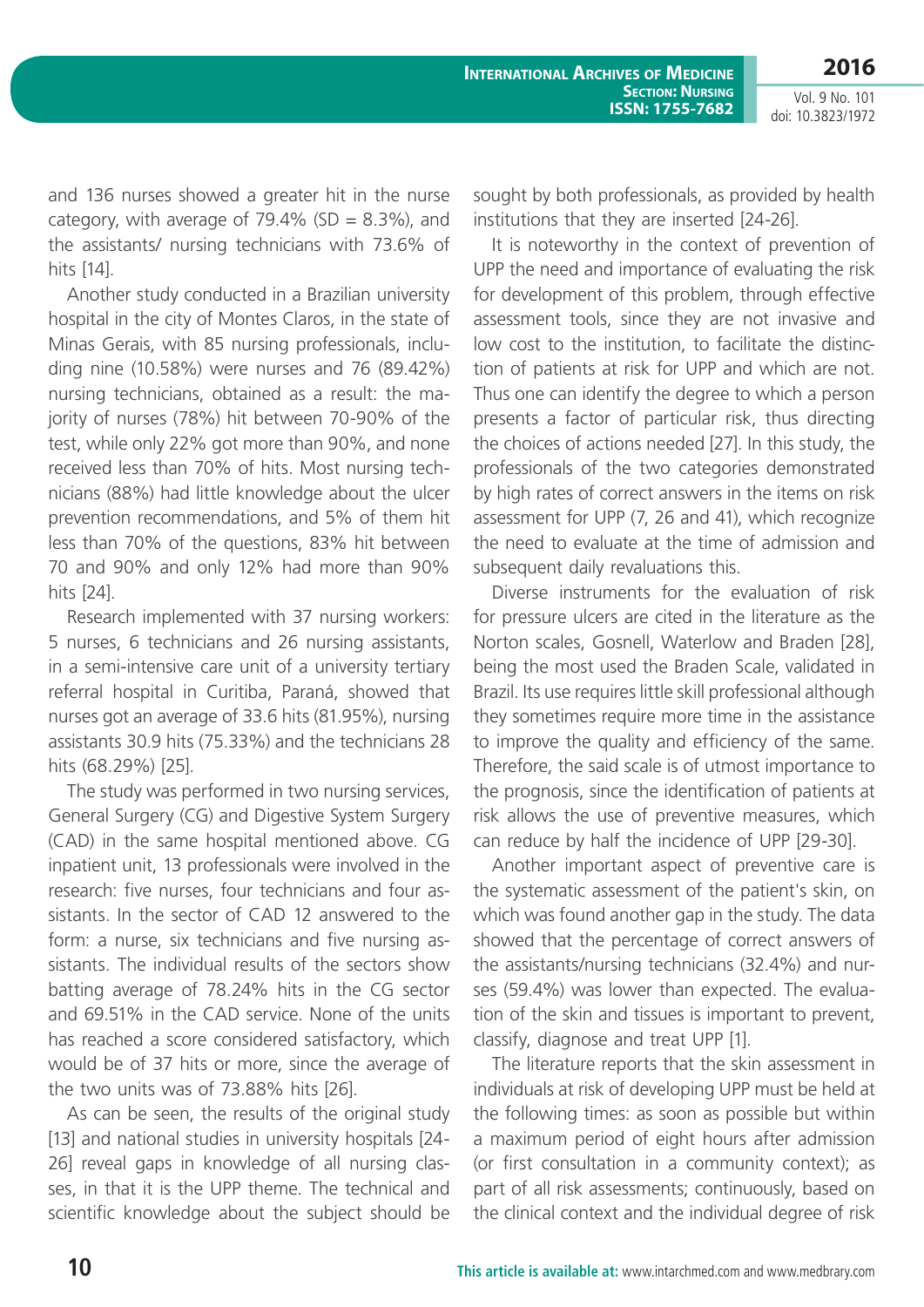**International Archives of Medicine SECTION: NURSING ISSN: 1755-7682**

Vol. 9 No. 101 doi: 10.3823/1972

and before the individual is discharged. Continuous assessment of the skin is essential for early detection of pressure damage, especially over bony prominences [1].

It becomes necessary to conduct a general assessment of the patient with emphasis on skin areas overlying the bony prominences, including the sacrum, ischial tuberosity, the trochanters and heels, can be enjoyed every repositioning for a rapid assessment of the skin is carried out, remembering to increase the frequency of skin ratings in response to any deterioration in the general condition [1]. The Brazilian National Program for Patient's Safety, in the protocol that deals with the UPP, brings six essential stages of a UPP prevention strategy, and the daily skin inspection is among them [8].

It was possible to observe through the study results a significant deficiency known to practitioners as it is for the prevention of UPP for proper positioning and early repositioning of patients (items 11, 15, 16, 17), the use of materials for relief pressure (items 13 and 14), as the use of massage as an effective measure for the prevention (item 5) and the skin inspection frequency (item 3).

Repositioning aims to reduce the duration and magnitude of pressure over vulnerable areas of the body and contribute to the comfort, hygiene, dignity and the individual's functional capacity [1]. In individuals where it is not possible to perform the repositioning should be used other strategies for pressure relief as, for example, a mattress or a bed of high especifity [1]. Regarding the use of massage, there are contraindicated in bony prominences, especially when we started the development of UPP [2].

Considering the results of the study there are perceived important notes to be observed in the training of professionals in order to improve the quality of preventive practices in the institution. Undoubtedly, the success of prevention of UPP is directly linked to the knowledge and skills of health professionals about the subject, in particular the members of the nursing team who provide direct and permanent care to patients [14]. However, one cannot minimize the institution's role in the provision of adequate resources for prevention and maintaining a permanent education policy for the whole team, enabling the circulation of scientific evidences to the practice field.

#### **Conclusion**

From the study results it was found that the average of correct answers obtained by the Pieper evaluation tool for nurses (average  $= 76.29\%$ , SD = 12.92%) and nursing assistants/ technicians (average =  $75.6\%$ , SD =  $13.37\%$ ) denote important knowledge gaps about the UPP and its prevention, indispensable for targeting preventive actions on working practices of professionals. These findings indicate the need for continuing education activities for preparation and updating of nursing professionals to work in this area at the same time when they can guide the actions to be performed.

It can be assured, before the results of the study, that all nursing professionals attach importance to the prevention of UPP and still refer that this is carried out in the workplace. But through the gaps in knowledge about the subject, it questions whether the practice of this prevention is actually being effective and is contributing to reducing the incidence of the problem. Thus, the present study instigates future studies which can be evaluated the practice directed to preventing the UPP and the impact of the implementation of the recommendations for prevention about the incidence of the problem.

The gap that arises in the present study is the reduced number of participating professionals. One of the reasons that may be related to this fact was the demand for work during the time of the survey, which led many professionals to refuse to answer the proposed instrument.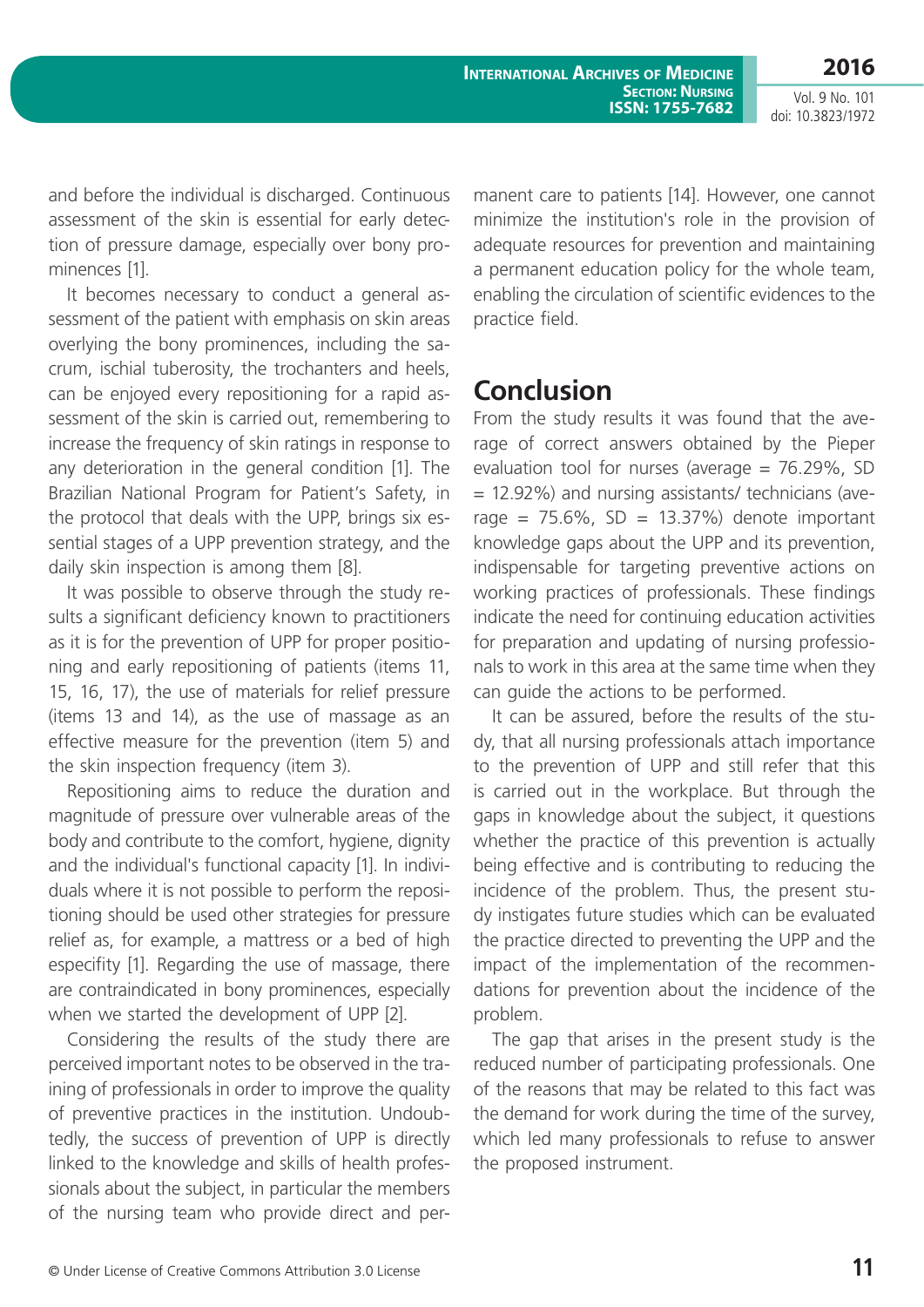Vol. 9 No. 101 doi: 10.3823/1972

### **References**

- **1.** National Pressure Ulcer Advisory Panel, European Pressure Ulcer Advisory Panel and Pan Pacific Pressure Injury Alliance. Prevention and Treatment of Pressure Ulcers: Quick Reference Guide. Emily Haesler (Ed.). Cambridge Media: Perth, Australia; 2014.
- **2.** Martins DA, Soares FFR. Conhecimento sobre prevenção e tratamento de úlceras de pressão entre trabalhadores de enfermagem em um hospital de minas gerais. Cogitare Enferm. [internet]. 2008; 13(1):83-7. Disponível em: [http://ojs.c3sl.ufpr.](http://ojs.c3sl.ufpr.br/ojs/index.php/cogitare/ article/view/11956) [br/ojs/index.php/cogitare/ article/view/11956.](http://ojs.c3sl.ufpr.br/ojs/index.php/cogitare/ article/view/11956)
- **3.** Wound, Ostomy, and Continence Nurses Society (WOCN). Guideline for prevention and management of pressure ulcers. Mount Laurel (NJ): Wound, Ostomy, and Continence Nurses Society (WOCN); 2010 Jun 1. 96 p. (WOCN clinical practice guideline; n.2).
- **4.** Paranhos WY, Santos VLCG. Avaliação de risco para úlceras de pressão por meio da escala de Braden, na língua portuguesa. Rev Esc Enferm USP. [Internet]. 1999; 33(1):191-206. Disponível em:<http://www.ee.usp.br/reeusp/upload/pdf/799.pdf>.
- **5.** Vasconcelos JMB. Construção, utilização e avaliação dos efeitos de protocolo de prevenção de úlceras por pressão em Unidade de Terapia Intensiva. [Tese Doutorado]. Ribeirão Preto: Escola de Enfermagem de Ribeirão Preto/USP. [Internet]. 2014; 342f. Disponivel em: [http://www.teses.usp.br/teses/](http://www.teses.usp.br/teses/disponiveis/22/22132/tde-21052014-192211/) [disponiveis/22/22132/tde-21052014-192211/](http://www.teses.usp.br/teses/disponiveis/22/22132/tde-21052014-192211/).
- **6.** Institute for Patient- and Family-Centered Care. Advancing the Practice of Patient- and Family-Centered Care in Hospitals: How to Get Started. Bethesda, MD. [Internet]. 2011. Disponível em: [http://www.ipfcc.org/pdf/getting\\_started.pdf.](http://www.ipfcc.org/pdf/getting_started.pdf)
- **7.** Nogueira PC, Caliri MHL, Santos CB. Fatores de risco e medidas preventivas para úlcera de pressão no lesado medular. Experiência da equipe de enfermagem do Hospital das Clinicas da FMRP-USP. Medicina, Ribeirão Preto. [Internet]. 2002; 35(1):14-23. Disponível em: [http://www.revistas.usp.br/rmrp/](http://www.revistas.usp.br/rmrp/article/view/787/798) [article/view/787/798.](http://www.revistas.usp.br/rmrp/article/view/787/798)
- **8.** Brasil. Ministério da Saúde. Agência Nacional de Vigilância Sanitária. Fundação Oswaldo Cruz. Protocolo para prevenção de úlcera por pressão. [Internet]. 2013. Disponível em: [http://www.](http://www.hospitalsantalucinda.com.br/downloads/prot_prevencao_ulcera_por_pressao. pdf) [hospitalsantalucinda.com.br/downloads/prot\\_prevencao\\_](http://www.hospitalsantalucinda.com.br/downloads/prot_prevencao_ulcera_por_pressao. pdf) [ulcera\\_por\\_pressao. pdf](http://www.hospitalsantalucinda.com.br/downloads/prot_prevencao_ulcera_por_pressao. pdf).
- **9.** Brasil. Ministério da Saúde. Agência Nacional de Vigilância Sanitária. Rede sentinela. 2009. Disponível em: [http://www.](http://www.anvisa.gov.br/servicosaude/hsentinela/index.htm) [anvisa.gov.br/servicosaude/hsentinela/index.htm.](http://www.anvisa.gov.br/servicosaude/hsentinela/index.htm)
- **10.** Brasil. Conselho Nacional de Saúde. Resolução n° 466, de 12 de dezembro de 2012. Aprova normas regulamentadoras de pesquisas envolvendo seres humanos. Brasília: Diário Oficial da União, 2013.
- **11.** Richardson RJ. Pesquisa Social: métodos e técnicas. 3a ed. São Paulo: Atlas; 2009.
- **12.** Fernandes LM, Caliri MHL, Haas VJ. Efeito de intervenções educativas no conhecimento dos profissionais de enfermagem sobre prevenção de úlceras por pressão. Acta Paul. Enferm. [Internet]. 2008; 21(2):305-11. Disponivel em: [http://www.](http://www.scielo.br/pdf/ape/ v21n2/pt_a12v21n2.pdf) [scielo.br/pdf/ape/ v21n2/pt\\_a12v21n2.pdf.](http://www.scielo.br/pdf/ape/ v21n2/pt_a12v21n2.pdf)
- **13.** Pieper B, Mott M. Nurses' knowledge of pressure ulcer prevention, stating, and description. Adv Wound Care. 1995; 8(3):34-48.
- **14.** Miyazaki MY, Caliri MHL, Santos CB. Conhecimento dos profissionais de enfermagem sobre prevenção da úlcera por pressão. Rev. Latino-Am. Enfermagem. [Internet]. 2010; 18(6):[10 telas]. Disponível em: [http://www.scielo.br/pdf/rlae/](http://www.scielo.br/pdf/rlae/v18n6/pt_22. pdf) [v18n6/pt\\_22. pdf](http://www.scielo.br/pdf/rlae/v18n6/pt_22. pdf).
- **15.** Parra DL, Camargo-Figueira FA, Gómez RR. Eventos adversos derivados del cuidado de enfermería: flebitis, úlceras por presión y caídas. Enferm. glob. [Internet]. 2012; 11(4). Disponível em: [http://](http://scielo.isciii.es/scielo.php?pid=S1695-61412012000400010& script =sci_arttext) [scielo.isciii.es/scielo.php?pid=S1695-61412012000400010&](http://scielo.isciii.es/scielo.php?pid=S1695-61412012000400010& script =sci_arttext) [script =sci\\_arttext](http://scielo.isciii.es/scielo.php?pid=S1695-61412012000400010& script =sci_arttext).
- **16.** Nogueira PC, Godoy S, Mendes IAC, Roza DL. Conhecimento dos cuidadores de indivíduos com lesão medular sobre prevenção de úlcera por pressão. Aquichan. [Internet]. 2015; 15(2):188-199. Disponível em: [http://aquichan.unisabana.edu.](http://aquichan.unisabana.edu.co/index.php/aquichan/ article/view/3492) [co/index.php/aquichan/ article/view/3492.](http://aquichan.unisabana.edu.co/index.php/aquichan/ article/view/3492)
- **17.** Pott FS, Ribas JD, Silva OBM, Souza TS, Danski MTR, Meier MG. Algoritmo de prevenção e tratamento de úlcera por pressão. Cogitare enferm. [Internet]. 2013; 18(2):238-44. Disponível em: [http://ojs.c3sl.ufpr.br/ojs/index.php/cogitare/](http://ojs.c3sl.ufpr.br/ojs/index.php/cogitare/article/download/26085/206 85) [article/download/26085/206 85.](http://ojs.c3sl.ufpr.br/ojs/index.php/cogitare/article/download/26085/206 85)
- **18.** Brasil. Casa Civil da Presidência da República. Decreto-Lei n. 2.848, de 7 de dezembro de 1940. Institui o Código Penal. Brasília, 1940.
- **19.** Ramos DO, Oliveira OS, Santos IVA, Carvalho ESS, Passos SSS, Góis JA. Conhecimento de familiares acerca das úlceras por pressão e de seus direitos à reparação. Rev. baiana enferm. [Internet]. 2014; 28(1):23-30. Disponível em: [http://www.portalseer .ufba.](http://www.portalseer .ufba.br/index.php/enfermagem/article/download/8545/8714) [br/index.php/enfermagem/article/download/8545/8714](http://www.portalseer .ufba.br/index.php/enfermagem/article/download/8545/8714).
- **20.** Almeida RA, Bastos RAA, Almeida FCA, Pequeno GA, Vasconcelos JMB, Rodrigues FA. Avaliação da utilização de protocolos na prevenção de úlceras por pressão. Rev Ciência & Saúde. [Internet]. 2012; 5(2):125-131. Disponível em: [http://](http:// revistaseletronicas.pucrs.br/ojs/index.php/faenfi/article/view/10457) [revistaseletronicas.pucrs.br/ojs/index.php/faenfi/article/](http:// revistaseletronicas.pucrs.br/ojs/index.php/faenfi/article/view/10457) [view/10457](http:// revistaseletronicas.pucrs.br/ojs/index.php/faenfi/article/view/10457).
- **21.** Medeiros ABF, Lopes CHAF, Jorge MSB. Análise da prevenção e tratamento das úlceras por pressão propostos por enfermeiros. Rev Esc Enferm. USP. [Internet]. 2009; 43(1):223-8. Disponível em: [http://www.scielo.br/scielo.php?script=sci\\_artte](http://www.scielo.br/scielo.php?script=sci_arttext&pid=S0080-62342009000100029) [xt&pid=S0080-62342009000100029.](http://www.scielo.br/scielo.php?script=sci_arttext&pid=S0080-62342009000100029)
- **22.** Silva LAA, Ferraz F, Lino MM, Backes VMS, Schmidt SMS. Educação permanente em saúde e no trabalho de enfermagem: perspectiva de uma práxis transformadora. Rev Gaúcha Enferm. [Internet]. 2010; 31(3):557-61. Disponivel em: [http://www.scielo.br/scielo.php?script=sci\\_artte](http://www.scielo.br/scielo.php?script=sci_arttext&pid=S1983-14472010000300021) [xt&pid=S1983-14472010000300021.](http://www.scielo.br/scielo.php?script=sci_arttext&pid=S1983-14472010000300021)
- **23.** Morais Filho LA, Marinho CSR, Backes VMS, Martini JG. Continuing healthcare education: a strategy to connect teaching and services. Rev Rene. [Internet]. 2013; 14(5):1050- 60. Disponível em: [http://www.revistarene.ufc.br/revista/index.](http://www.revistarene.ufc.br/revista/index.php/revista/article/ download/102/pdf) [php/revista/article/ download/102/pdf.](http://www.revistarene.ufc.br/revista/index.php/revista/article/ download/102/pdf)